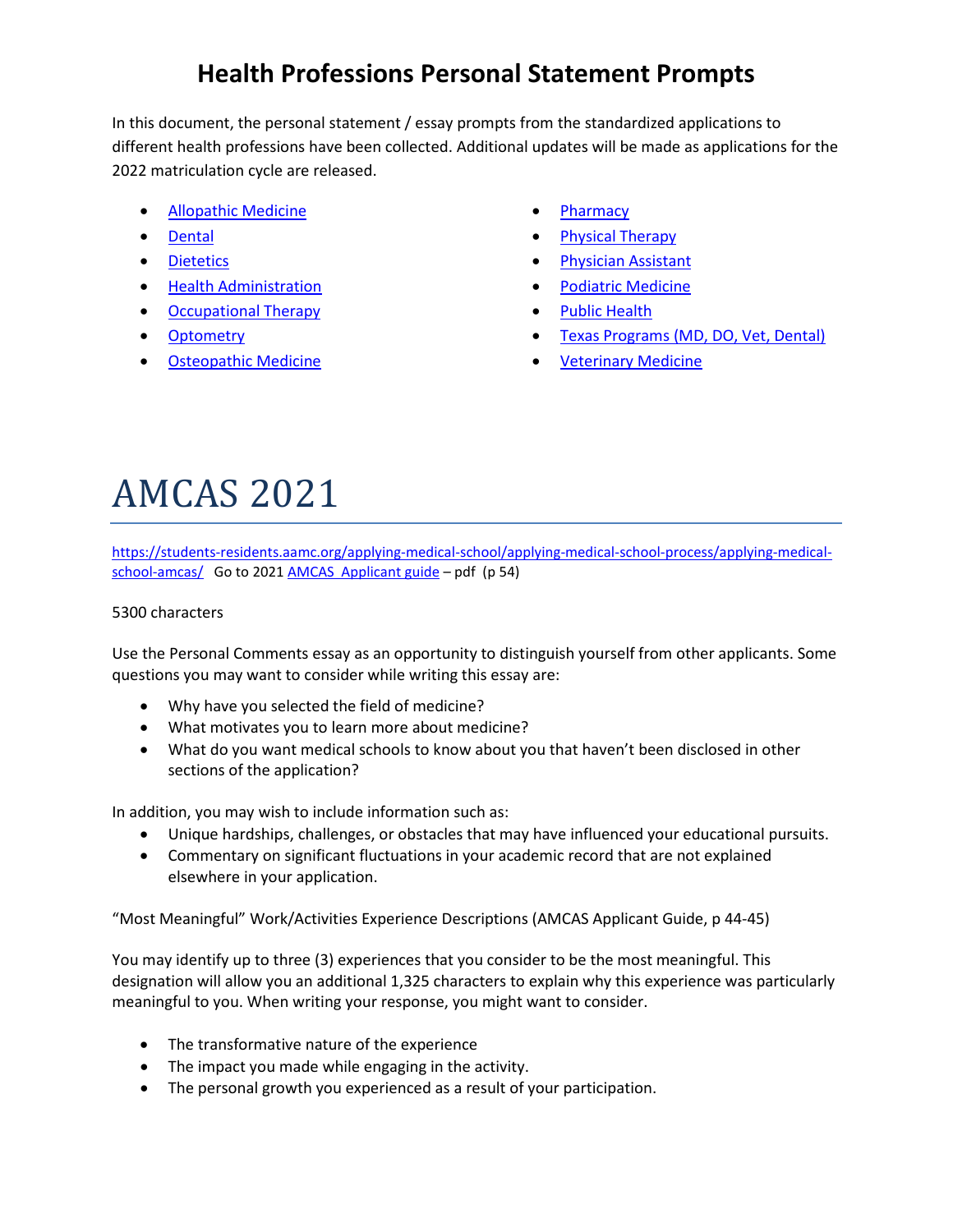# <span id="page-1-0"></span>AACOMAS 2021

[https://help.liaisonedu.com/AACOMAS\\_Applicant\\_Help\\_Center/Filling\\_Out\\_Your\\_AACOMAS\\_Application/Support](https://help.liaisonedu.com/AACOMAS_Applicant_Help_Center/Filling_Out_Your_AACOMAS_Application/Supporting_Information/5_Personal_Statement) ing Information/5 Personal Statement

5300 characters including spaces.

In the space provided, write a brief statement expressing your motivation or desire to become a DO. Keep your statement general as the same essay will be sent to all schools you will apply to. Even if you only plan to apply to one program, do NOT make your essays school specific as you may decide to apply to additional programs at a later date, and once you submit your application your essay can NOT be edited or changed.

Don't forget to include the reasons that you want to study osteopathic medicine in your personal statement.

#### **New extra questions for AACOMAS this year:**

- 1. *Did your school move to offering only online curriculum during the COVID-19 crisis?*
- 2. *Did you have an opportunity to receive a letter grade for any of your courses taken during the COVID-19 crisis?*
- 3. *The third is an open response essay question prompting applicants to describe how COVID-19 has impacted their pathway to medical school. The question is open ended and allows applicants up to 2500 characters for them to describe any academic, personal, financial or professional barriers that COVID-19 may have presented for them.*

### <span id="page-1-1"></span>TMDSAS 2021

<https://www.tmdsas.com/PLAN/references/application-handbook.html>

**Dental Applicant Personal Statement:** The personal essay asks you to explain your motivation to seek a career in dentistry. You are asked to discuss your philosophy of the dental profession and indicate your goals relevant to the profession. The essay is limited to 5000 characters, including spaces.

**Medical Applicant Personal Statement** The personal essay asks you to explain your motivation to seek a career in medicine. You are asked to include the value of your experiences that prepare you to be a physician. The essay is limited to 5000 characters, including spaces.

**Veterinary Applicant Personal Statement** The personal essay asks you to describe opportunities and challenges (veterinary-related and non-veterinary-related) you have experienced and how these have helped to prepare you to enter the veterinary profession. The essay is limited to 5000 characters, including spaces.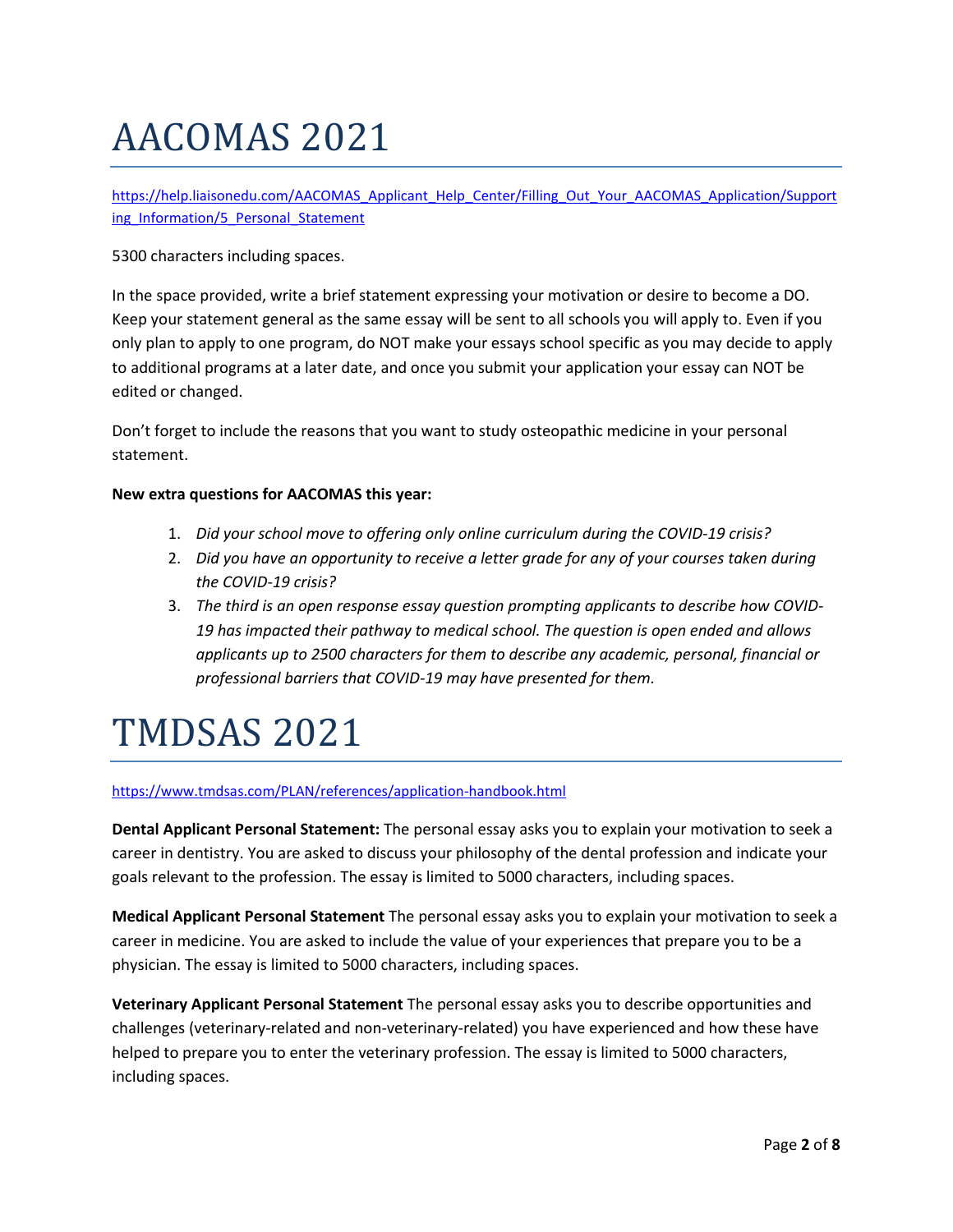**Personal Characteristics - Required of All Applicants** Learning from others is enhanced in educational settings that include individuals from diverse backgrounds and experiences. Please describe your personal characteristics (background, talents, skills, etc.) or experiences that would add to the educational experience of others. The personal characteristics essay is limited to 2500 characters, including spaces.

**Optional Essay** – There is One Optional Essay Available for All Applicants. The optional essay is an opportunity to provide the admissions committee(s) with a broader picture of who you are as an applicant. The essay is optional, however, you are strongly encouraged to take advantage of this opportunity.

- Attention Veterinary Applicants! While traditionally the third essay has been optional, all three essays are now required and will be read and scored by the review committee. Therefore, take advantage of the unique opportunity essay #3 provides by presenting the review committee with a more complete picture of who you are and what you can bring to the veterinary program.
- Optional Essay: Briefly discuss any unique circumstances or life experiences that are relevant to your application which have not previously been presented. Optional Essay is limited to 2500 characters, including spaces.

### PTCAS 2021

[https://help.liaisonedu.com/PTCAS\\_Applicant\\_Help\\_Center/Filling\\_Out\\_Your\\_PTCAS\\_Application/Supporting\\_Info](https://help.liaisonedu.com/PTCAS_Applicant_Help_Center/Filling_Out_Your_PTCAS_Application/Supporting_Information/06_Essay) [rmation/06\\_Essay](https://help.liaisonedu.com/PTCAS_Applicant_Help_Center/Filling_Out_Your_PTCAS_Application/Supporting_Information/06_Essay)

4500 characters including spaces.

2020 Question: *Every person has a story that has led them to a career. Since there are a variety of health professions that "help" others, please go beyond your initial interaction or experiences with physical therapy and share the deeper story that has confirmed your decision to specifically pursue physical therapy as your career."*

In addition to updating the personal essay prompt, clarifying instructional text will be added to the top of the essay page within the application, reading:

*"DPT program faculty and admissions committees are looking for you to use this essay to persuade the reader that the physical therapy professions is the right fit for you. Please keep this in mind as you complete your personal essay."*

DPT programs may require additional school-specific essays.

Does your academic record accurately reflect your capabilities? If no, describe why it does not. Present any information that may assist the admissions committee in interpreting and evaluating your academic history or credentials. (1000 characters)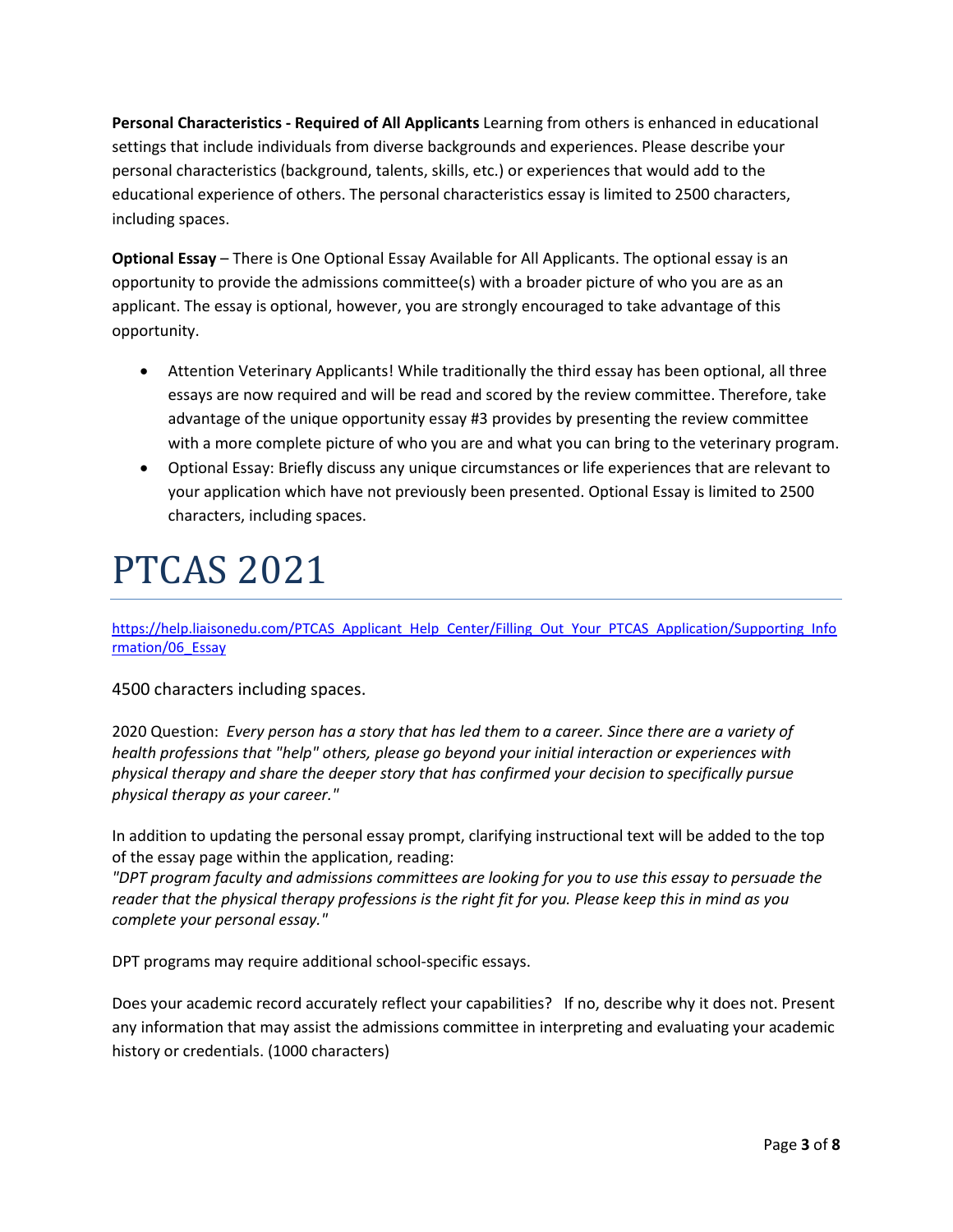# <span id="page-3-1"></span>OTCAS 2021

[https://help.liaisonedu.com/OTCAS\\_Applicant\\_Help\\_Center/Filling\\_Out\\_Your\\_OTCAS\\_Application/Supporting\\_Inf](https://help.liaisonedu.com/OTCAS_Applicant_Help_Center/Filling_Out_Your_OTCAS_Application/Supporting_Information/06_Documents) [ormation/06\\_Documents](https://help.liaisonedu.com/OTCAS_Applicant_Help_Center/Filling_Out_Your_OTCAS_Application/Supporting_Information/06_Documents)

No character limit indicated. Upload a document.

Use your own words to create a personal essay that responds to the question below. Upload your personal essay using the upload tool labeled 'Personal Statement.'

Your Personal Statement should address why you selected OT as a career and how an Occupational Therapy degree relates to your immediate and long-term professional goals. Describe how your personal, educational, and professional background will help you achieve your goals. The personal essay is an important part of your application for admission and provides you with an opportunity for you to clearly and effectively express your ideas.

## <span id="page-3-0"></span>OptomCAS 2021

[https://help.liaisonedu.com/OptomCAS\\_Applicant\\_Help\\_Center/Filling\\_Out\\_Your\\_OptomCAS\\_Application/Progra](https://help.liaisonedu.com/OptomCAS_Applicant_Help_Center/Filling_Out_Your_OptomCAS_Application/Program_Materials/OptomCAS_Program_Materials) [m\\_Materials/OptomCAS\\_Program\\_Materials](https://help.liaisonedu.com/OptomCAS_Applicant_Help_Center/Filling_Out_Your_OptomCAS_Application/Program_Materials/OptomCAS_Program_Materials)

4500 characters

OptomCAS essay(s) are located under "Program Materials", thus the questions and your responses can be customized for each Optometry Program. Most Optometry schools include this as their main essay question:

Please describe what inspires your decision for becoming an optometrist, including your preparation for training in this profession, your aptitude and motivation, the basis for your interest in optometry, and your future career goals.

# CASPA 2021

[https://help.liaisonedu.com/CASPA\\_Applicant\\_Help\\_Center/Filling\\_Out\\_Your\\_CASPA\\_Application/3.\\_CASPA\\_Supp](https://help.liaisonedu.com/CASPA_Applicant_Help_Center/Filling_Out_Your_CASPA_Application/3._CASPA_Supporting_Information/5_Essay) [orting\\_Information/5\\_Essay](https://help.liaisonedu.com/CASPA_Applicant_Help_Center/Filling_Out_Your_CASPA_Application/3._CASPA_Supporting_Information/5_Essay)

5000 characters including spaces

In the space provided write a brief statement expressing your motivation or desire to become a physician assistant.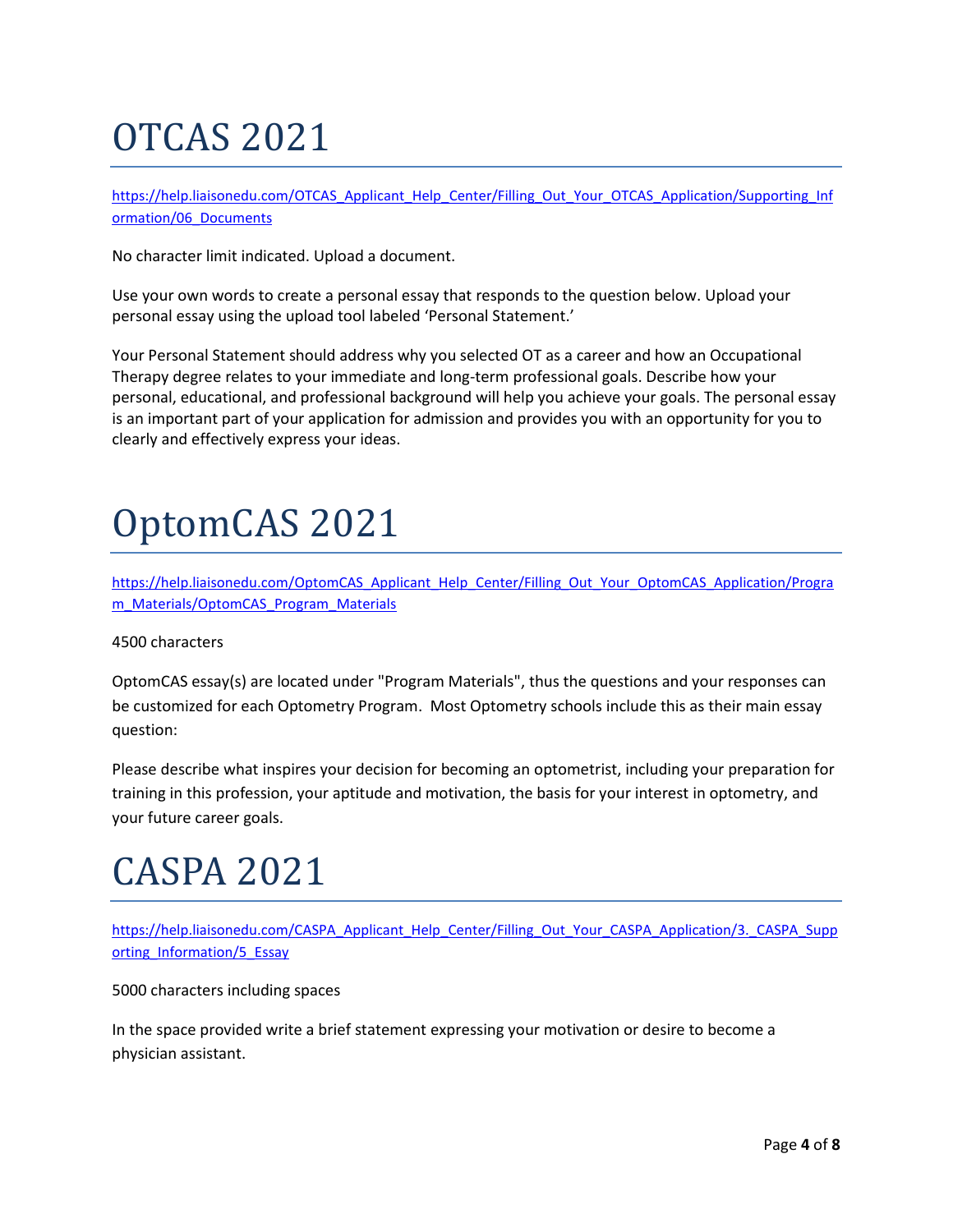# AADSAS 2021

#### [http://www.adea.org/dental\\_education\\_pathways/aadsas/Applicants/Pages/PersonalStatement.aspx](http://www.adea.org/dental_education_pathways/aadsas/Applicants/Pages/PersonalStatement.aspx)

#### 4,500 characters including spaces

The personal statement explains who you are and, most importantly, why the applicant wants to pursue a dental career.

The *ADEAAADSAS application* requires a personal essay on why you wish to pursue a dental education.

Where do you start? Admission committees are looking for individuals who are motivated, academically prepared, articulate, socially conscious, and knowledgeable about the profession. What can you tell admissions committees about yourself that will make you stand out?

Although there is no set of rules mandating what a strong personal statement should include, here are a few tips to help you successfully craft a winning personal statement:

- Explain a defining moment that helped steer you toward a career in dentistry. Consider using that moment as the focal point of your essay.
- Be colorful, positive, imaginative, and personal when discussing why you're a good candidate for dental school. Ask yourself—in a pile of 100 applications, would I enjoy reading my statement? Be sure to convey your passion for dentistry in your statement.
- Be yourself. Don't use jargon, clichés or big phrases that you would not use in daily conversation. Remember, dental schools want to know about the real you.
- Be original and thoughtful: Discuss how you would contribute to the profession and patient care, all of which will help you stand out from other applicants.
- Tell your story—make sure the essay is your story, not someone else's.
- Recruit a friend. Ask a friend, relative or faculty advisor to read your essay and provide constructive criticism. Ask them to think about whether the essay is a good representation of your character, and what they know of your ideals and aspirations.
- <span id="page-4-0"></span>• Give yourself time to organize your thoughts, write well and edit as necessary. And don't forget to proofread, proofread, proofread!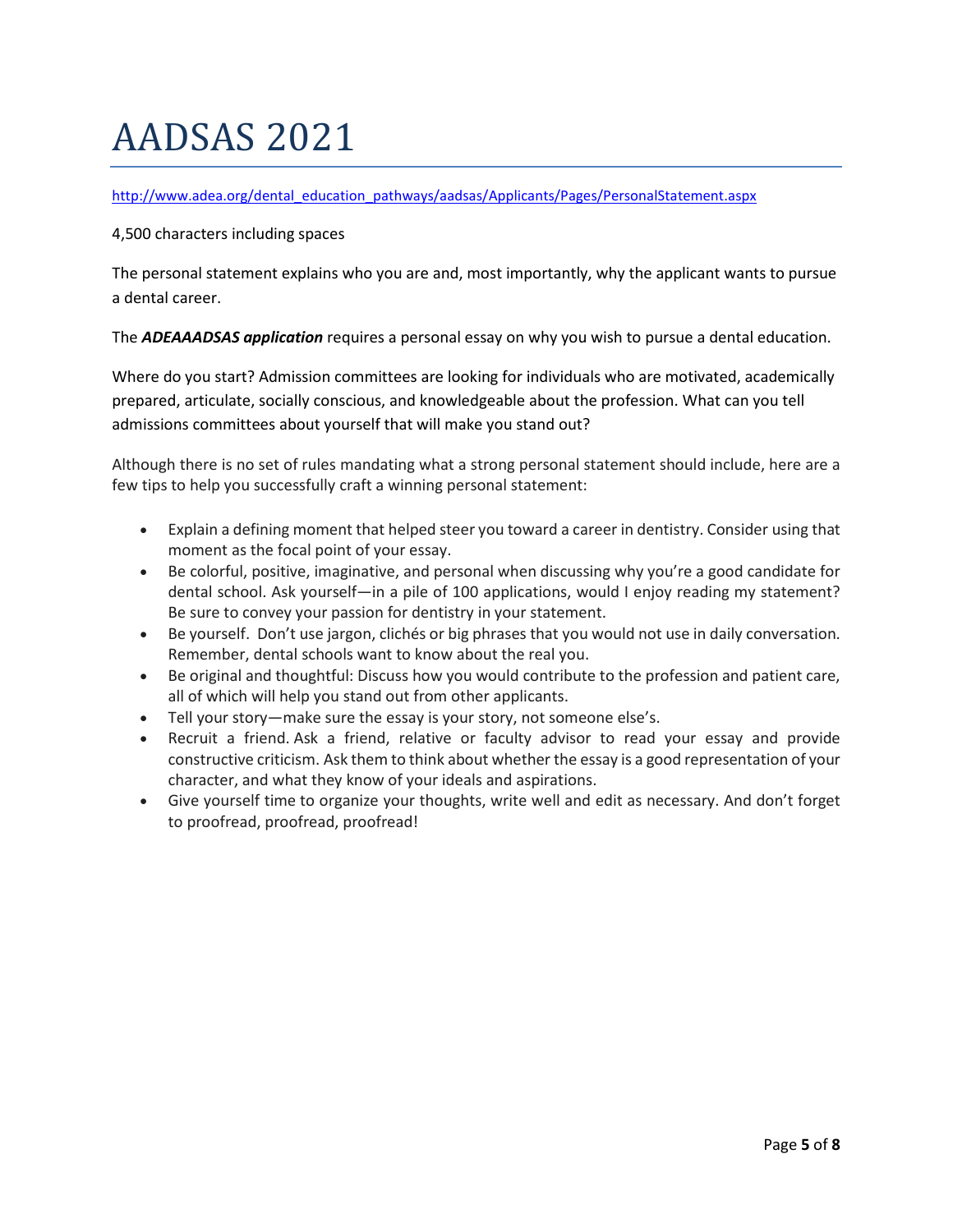### PharmCAS 2021

<https://www.pharmcas.org/application-instructions>

<https://www.pharmcas.org/sites/default/files/2020-07/2020-2021-pharmcas-application-instructions.pdf>pg. 65

4500 characters including spaces

Your Personal Essay should address

- Why you selected pharmacy as a career
- How the Doctor of Pharmacy degree relates to your immediate and long-term professional goals.
- Describe how your personal, educational, and professional background will help you achieve your goals.

### <span id="page-5-0"></span>SOPHAS 2021

[https://help.liaisonedu.com/SOPHAS\\_Applicant\\_Help\\_Center/Filling\\_Out\\_Your\\_SOPHAS\\_Application/SOPHAS\\_Pro](https://help.liaisonedu.com/SOPHAS_Applicant_Help_Center/Filling_Out_Your_SOPHAS_Application/SOPHAS_Program_Materials/SOPHAS_Program_Materials) [gram\\_Materials/SOPHAS\\_Program\\_Materials](https://help.liaisonedu.com/SOPHAS_Applicant_Help_Center/Filling_Out_Your_SOPHAS_Application/SOPHAS_Program_Materials/SOPHAS_Program_Materials)

SOPHAS essay(s) are located under "Program Materials" on Documents tab and/or Questions tab, thus the questions and your responses can be customized for each Public Health program.

When submitting your Personal Statement, it should be unique to each degree program to which you are going to apply. Your statement is intended to give you the opportunity to submit a tailored narrative which will describe your education, experience and professional career objectives. Your personal statement should describe your:

- Reasons for interest in public health
- Reasons for interest in program of study and/or concentration
- Reasons for interest in the school or program
- Career goals
- If you are applying to a doctoral program, your proposed research topics.
- <span id="page-5-1"></span>• Be sure to check with the school or program to which you will be applying to determine if there are any additional questions you should answer in your statement.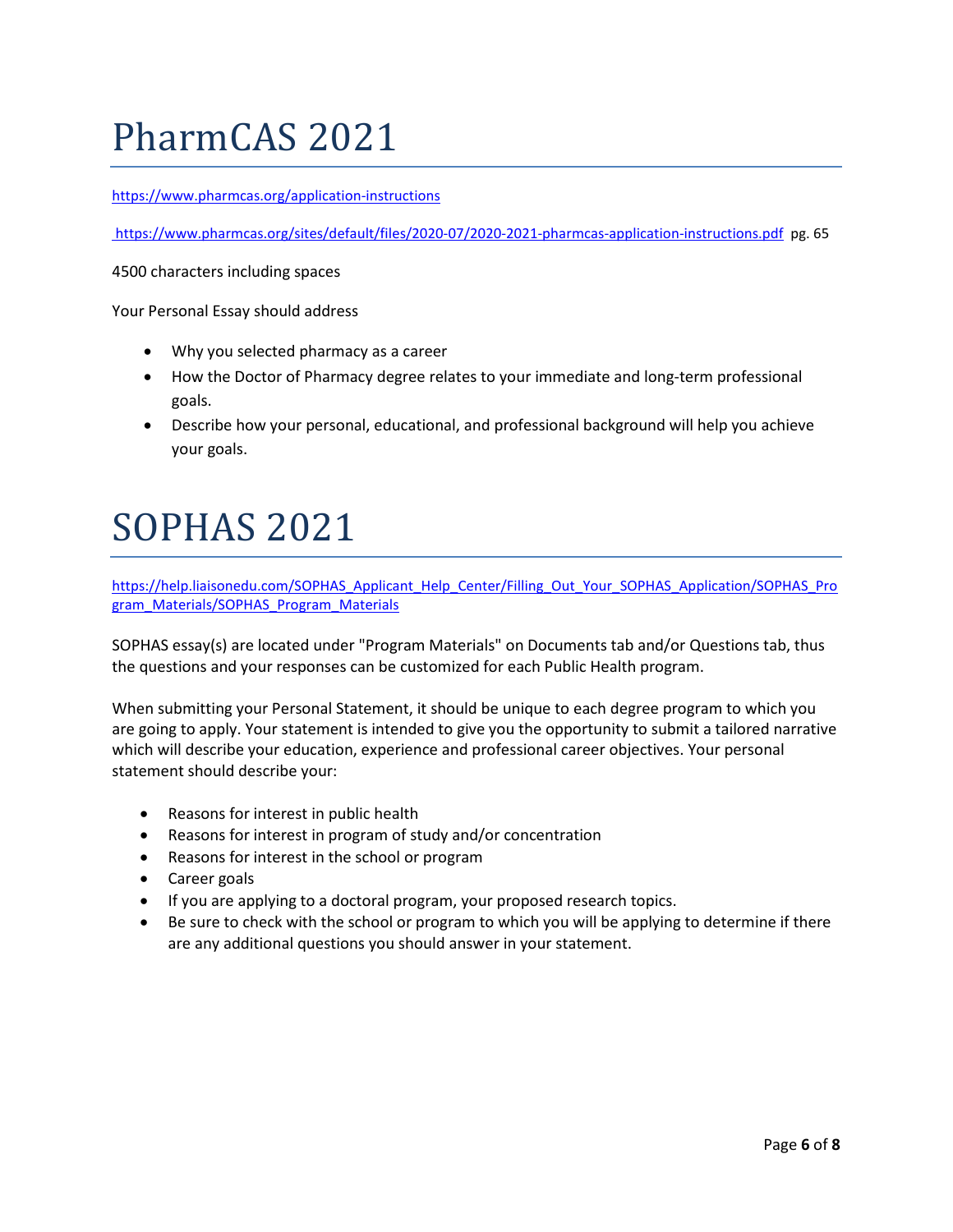### VMCAS 2022

[https://help.liaisonedu.com/VMCAS\\_Applicant\\_Help\\_Center/Filling\\_Out\\_Your\\_VMCAS\\_Application/VMCAS\\_Supp](https://help.liaisonedu.com/VMCAS_Applicant_Help_Center/Filling_Out_Your_VMCAS_Application/VMCAS_Supporting_Information/01_Essay) [orting\\_Information/01\\_Essay](https://help.liaisonedu.com/VMCAS_Applicant_Help_Center/Filling_Out_Your_VMCAS_Application/VMCAS_Supporting_Information/01_Essay)

#### https://www.aavmc.org/becoming-a-veterinarian/how-to-apply/

Your personal statement is a one-page essay (not to exceed 3,000 characters) that gives veterinary admissions committees a clear picture of who you are and, most importantly, why you want to pursue a career in veterinary medicine.

Although there is no set of rules mandating what a strong personal statement should include, here are a few tips to help you successfully craft an effective personal statement:

- Explain a defining moment that helped steer you toward a career in veterinary medicine. Consider using that moment as the focal point of your essay.
- Be original and thoughtful: Discuss how you would contribute to the profession and patient care, all of which will help you stand out from other applicants.
- As you are telling us why you want to pursue a career in veterinary medicine, explain why you are good candidate for veterinary school. Ask yourself—in a pile of 100 applications, would I enjoy reading my statement? Be sure to convey your passion for veterinary medicine in your statement

# <span id="page-6-0"></span>AACPM-AS (Podiatry) 2021

[https://help.liaisonedu.com/AACPMAS\\_Applicant\\_Help\\_Center/Filling\\_Out\\_Your\\_AACPMAS\\_Application/AACPMA](https://help.liaisonedu.com/AACPMAS_Applicant_Help_Center/Filling_Out_Your_AACPMAS_Application/AACPMAS_Supporting_Information/09_Essay) [S\\_Supporting\\_Information/09\\_Essay](https://help.liaisonedu.com/AACPMAS_Applicant_Help_Center/Filling_Out_Your_AACPMAS_Application/AACPMAS_Supporting_Information/09_Essay)

#### 4500 characters

In the text box state why you are interested in becoming a Doctor of Podiatric Medicine. Provide information about your development for a career in Podiatric Medicine. Please be aware, your response here will be sent to ALL schools you have designated on your application, so you should not tailor this essay to any one particular school.